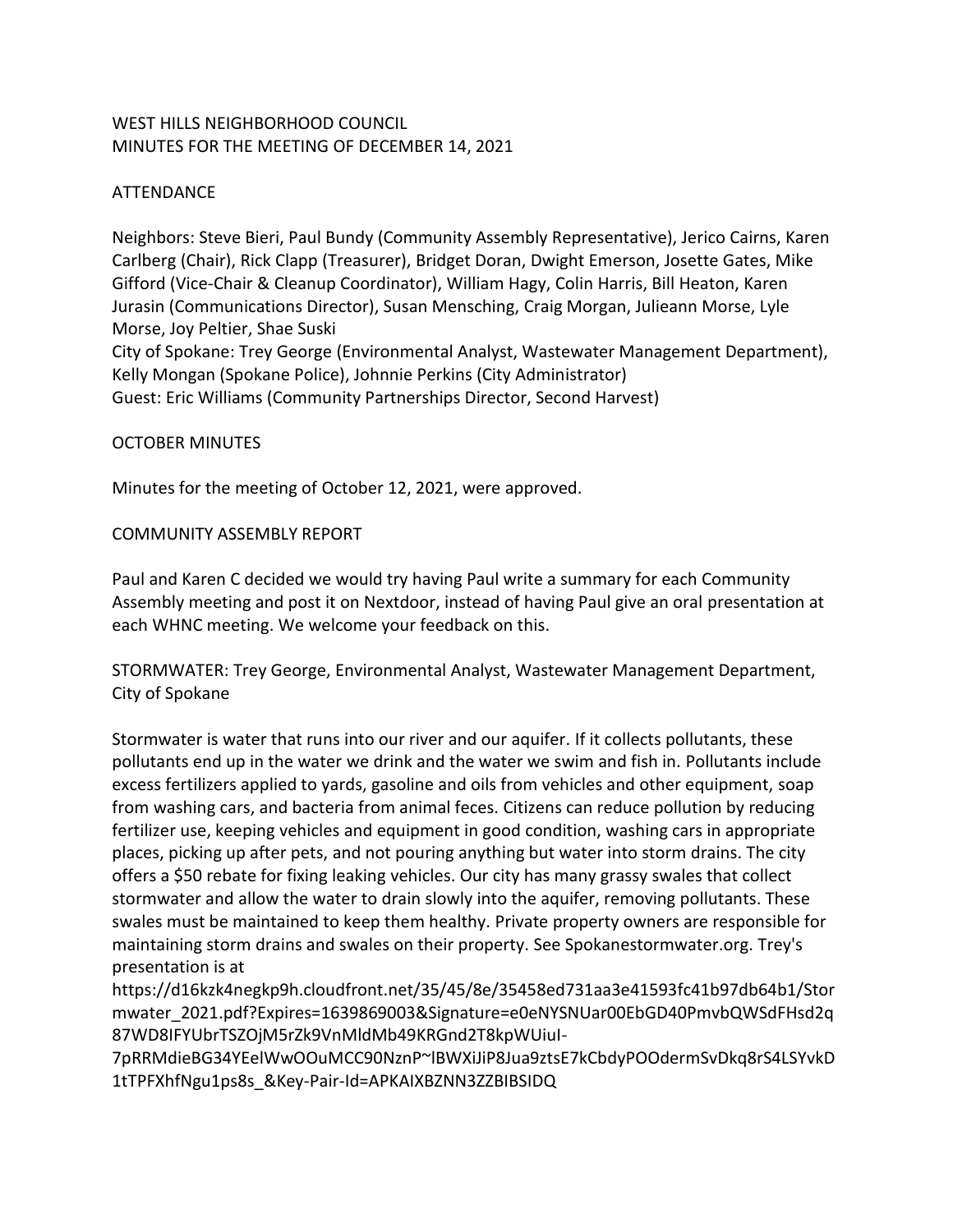AMERICAN RESCUE PLAN ACT: Joy Peltier, Community Engagement for ARPA, City of Spokane

The ARPA distributes federal funds throughout the US to help communities with expenses related to the COVID-19 pandemic. Spokane received \$80 M and Spokane County received \$101 M. The seven expenditure categories are public health; negative economic impacts; services to disproportionately impacted communities; premium pay; infrastructure; revenue replacement; and administrative. Joy's office helps people to apply for the funds, communicates the program to the community, and ensures equity in distribution of funds. Go to <https://tinyurl.com/35fbdmzn> for Joy's presentation. The Spokane ARPA home page is at: https://my.spokanecity.org/covid19/arpa.

SECOND HARVEST: Eric Williams, Community Partnerships Director, Second Harvest

Second Harvest serves as the food bank for 280 partners in eastern Washington and north Idaho. Home page: Home - [2nd Harvest \(2-harvest.org\).](https://2-harvest.org/) Locations for food pantries are shown here: food near me - [2nd Harvest \(2-harvest.org\).](https://2-harvest.org/food-near-me-wa/) Food insecurity has risen substantially since the pandemic started. In 2020 Second Harvest provided 44 million meals. They expect to serve 40 million meals in 2021. Donations and volunteers always are needed. Volunteers can come as individuals or as groups. To volunteer, see volunteer - [2nd Harvest \(2-harvest.org\).](https://2-harvest.org/volunteer/)

# COMMENT ON REZONING OF PROPERTY NEAR INTERSECTION OF W SUNSET BOULEVARD AND S GOVERNMENT WAY:

The new owners of the vacant property at the northwest corner of Sunset Boulevard and Government Way, Gib and Susan Brumback, want to build a five story apartment building with some retail on the first floor. This was discussed at length during the West Hills August 2021 meeting (https://westhills.spokaneneighborhoods.org/wp-content/uploads/2021/10/WH-Minutes-2021.08.10.pdf). The property currently is zoned for up to three stories, so the Brumbacks are requesting a rezone for five stories, which is essential for the project to be economically viable. The rezone request requires that the property owners meet with the neighborhood council (our August meeting) and the general public (they did that). Then there is a public comment period which began December 7 and ends December 21. Karen C wondered if we should submit a favorable comment for WHNC as a whole, since response at our August meeting generally was positive. After discussion, we concluded that there was a variety of opinions among our neighbors. Therefore we will submit our own individual comments, if we choose. Send them to Donna deBit, Assistant Planner II,

at [ddebit@spokanecity.org](mailto:ddebit@spokanecity.org) by December 21, 2021, at 5 PM. The property address is 2937 W 7th and the permit # is Z21-318REZN.

# SPOKANE'S NEW CITY ADMINISTRATOR, JOHNNIE PERKINS

Johnnie is Spokane's new City Administrator. He manages all 16 city departments, including police, parks, streets, solid waste, and so forth. He implements the mayor's and city council's policies. His priorities are safety, customer satisfaction, and exceeding expectations. Prior to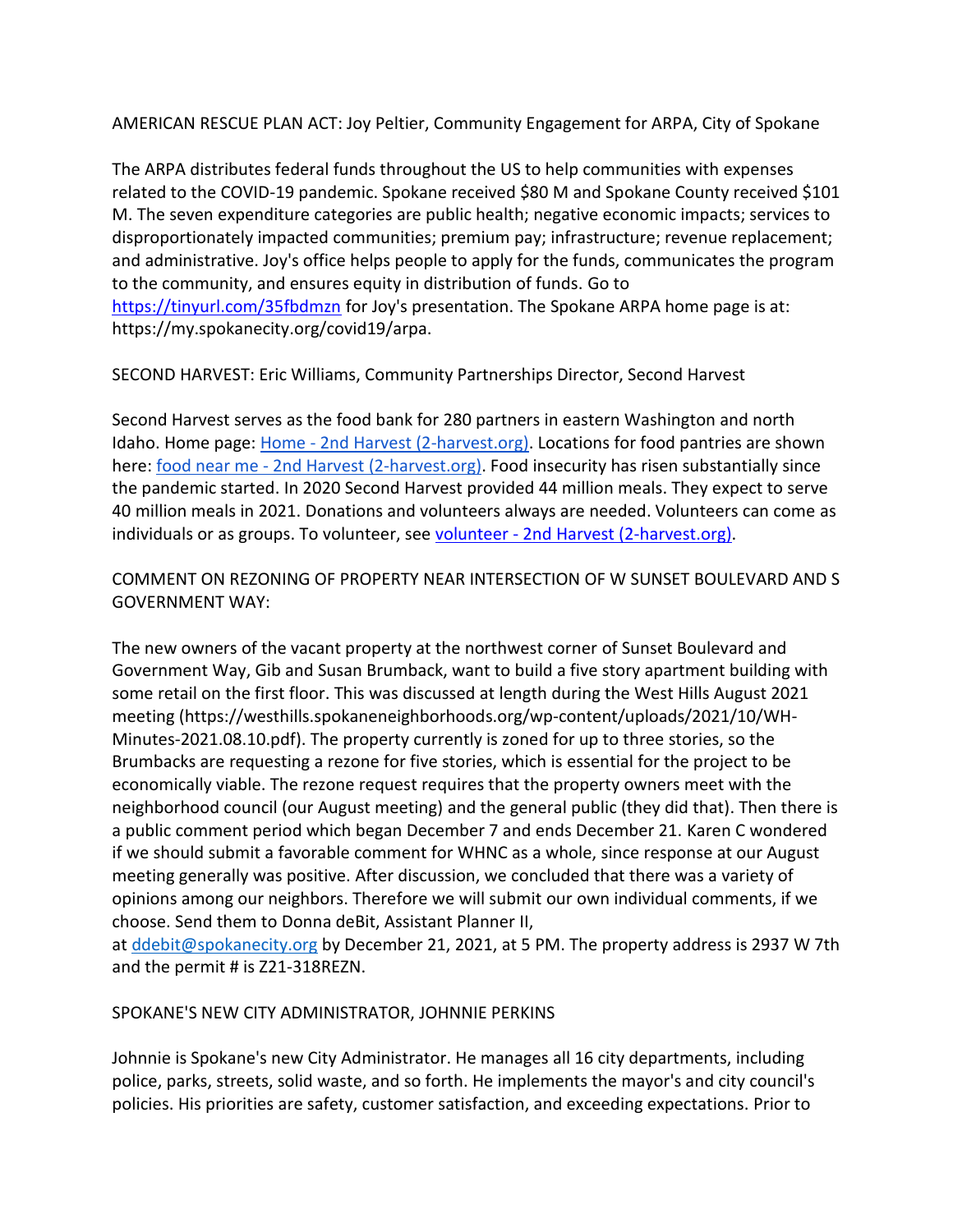coming to Spokane, he had more than 30 yr experience in city management, especially with solid waste.

# CRIME AT MOTEL 6 AND THROUGHOUT CITY: Kelly Mongan, Spokane Police

Officer Kelly Mongan is the neighborhood police officer for precincts in the southwest quadrant of the city, including the southern part of West Hills (south of the cemeteries).

#### Motel 6:

(Background: After one of our neighbors was assaulted and robbed near the Motel 6, we invited Kelly to our February, 2021, meeting to discuss what could be done about the years-long problem of crime associated with the motel. He agreed to start creating a chronic nuisance complaint against the motel. These complaints usually are used for individual residences, not businesses, so this is trickier, and will take time. After two people were shot on November 5, West Hills Chair Karen Carlberg and neighbors Colin Harris and Kurt Scudder sent multiple emails to the District 2 City Council members, City Administrator Johnnie Perkins, Police Chief Craig Meidl, and others, stressing the urgency of a city response to the Motel 6 situation. William Hagy and Jerico Cairns sent their own letters about neighborhood crime to Mayor Nadine Woodward.)

Kelly, his colleagues, and an assistant city attorney completed the chronic nuisance complaint about Motel 6. One finding was that there were 69 calls to the Motel 6 between January 2 and November 17, 2021. The complaint was mailed to the Motel 6 owner on December 13; they have 15 days to respond. Various outcomes are possible. For example, the owners could add more surveillance cameras, video, and lighting, trim hedges, and hire different managers. If the owners do not comply, the motel could be shut down.

# Other crime:

Several West Hills neighbors described crimes they had experienced in the neighborhood, as well as a perceived recent increase in the incidence of crime. Kelly said the following: There is a limited number of police officers on duty at any one time, so they have to prioritize. Report all crimes to 911 (if urgent) or to Crime Check (509-456-2233) even if a response isn't expected. They are more likely to respond to a crime report if there are photos or video of the perpetrator or if a stolen item is found in a pawn shop, for example (they need sufficient evidence to charge someone). Do not downplay the severity of the crime. Ask for your case number so you can follow up. Do not leave valuables in your car, including a garage door opener. The state legislature made changes to laws last summer that make it more difficult for police to chase or talk to suspects, making it harder to charge people with crimes (Susan M, who is on a police advisory committee, said that bills will be submitted to the upcoming legislature to reverse those decisions).

Other questions and comments about crime: